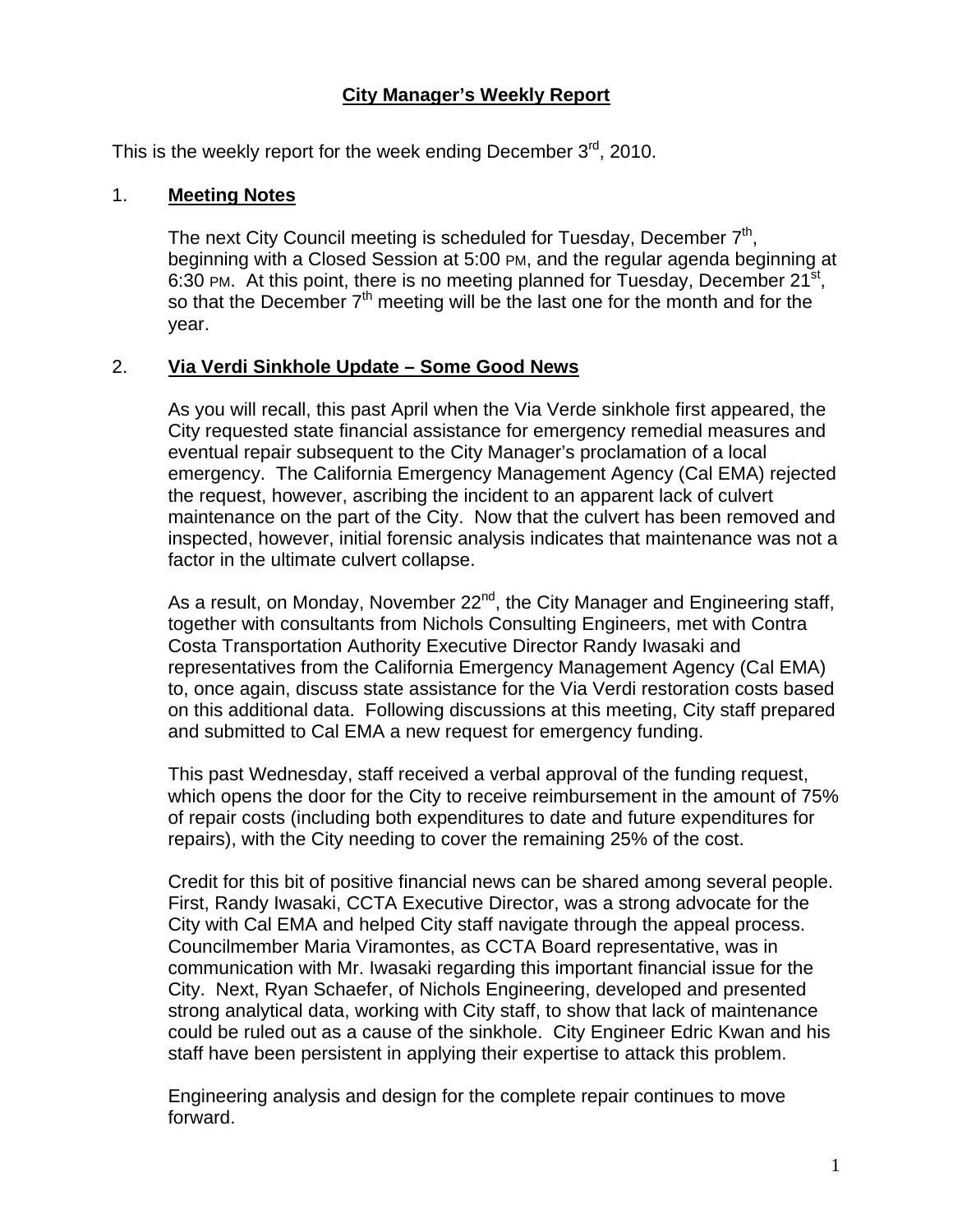#### 3. **Redevelopment Agency Receives "Urban Greening" Grant for Miraflores**

The Richmond Community Redevelopment Agency has received an "urban greening" project grant from the Strategic Growth Council in the amount of \$1.664 million for the "Miraflores Sustainable Community Greenbelt Project". The funds will be used to assist with greening of Baxter Creek in the Miraflores development. This grant award was extremely competitive; only 23 applicants were selected statewide out of 140 applicants. \$16.6 million was awarded out of \$115 million requested, and the Miraflores Housing Development received the highest statewide grant award.

## 4. **City Receives Grant to Prepare Form-Based Codes**

In August of this year, the City submitted a grant application to the Strategic Growth Council for their planning grants to prepare a form-based code for Richmond commercial corridors (specifically Macdonald Avenue, San Pablo Avenue, and 23<sup>rd</sup> Street). In a nutshell, a form-based code is a means of regulating development to achieve a specific form. It helps to promote a predictable built environment by controlling physical form primarily, with a lesser focus on land use, which has been the traditional zoning model. Form-based codes can generally be successful in promoting well-designed, pedestrianfriendly downtowns.

The City's application was ranked  $7<sup>th</sup>$  out of 100 received, and is fully funded at \$895,210. The City partnered with the Local Government Commission, Contra Costa Health Services, and Opticos Design to prepare the grant.

### 5. **City of Richmond Supports Single-use Bag Ordinance at the State Capitol on November 29th**

The City of Richmond was represented by Councilmember Tom Butt in a press conference with Governor Schwarzenegger and Assemblymember Julia Brownley on Monday, November  $29<sup>th</sup>$ , in Sacramento as part of a coalition to support local and statewide efforts to reduce the use of plastic and paper bags. The event was co-hosted by Green Cities California and the Clean Seas Coalition to highlight fast-moving efforts to restrict the use of single-use bags since a proposed California law, which would have provided uniform statewide restriction of single-use bags (AB 1998), failed to pass through the legislature in August. The press event was intended to promote local action and to urge the legislature to continue to work toward green job growth and a safer environment by adopting statewide policy that promotes reusable bags.

Attendees included elected officials from Culver City, Fremont, Long Beach, Los Angeles, Marin County, Richmond, Sacramento County, San Francisco, San Jose, San Rafael, Santa Cruz, and Ventura and representatives from CalCoast, California Coastkeeper, COARE, Earth Resource, Environment California, Girl Scouts of Central California South, Green Cities California, Green Sangha, Heal the Bay, Plastic Bag Laws, Save Our Shores, Sea Turtle Restoration Project,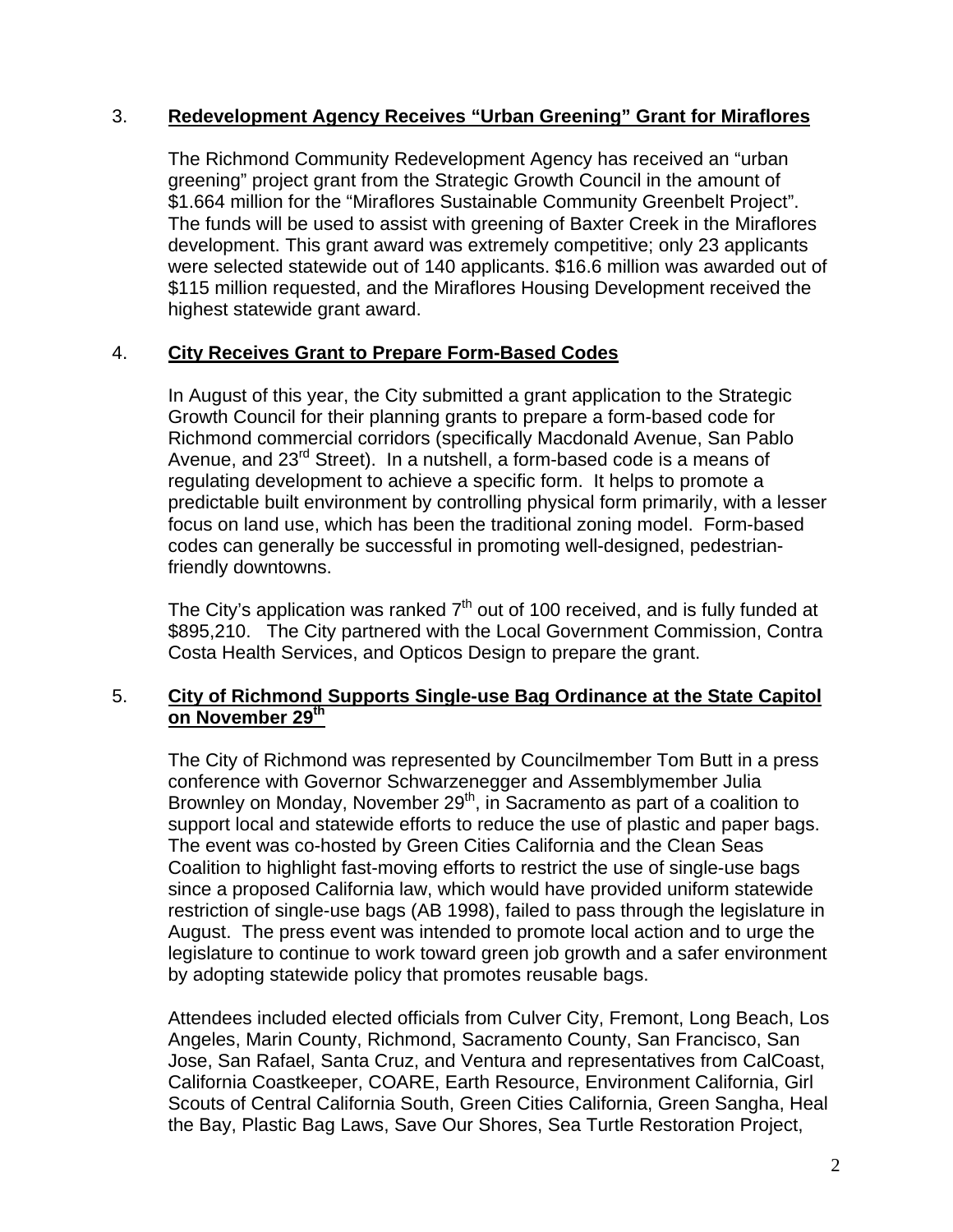Seventh Generation Advisors, Surfrider Foundation, and United Food and Commercial Workers.

### 6. **Wastewater Treatment Plant Disgesters Updates**

The hauling of biosolids off of the wastewater treatment plant is continuing as repair of the plant digesters continues. The City is meeting with representatives from Veolia and our third-party engineering expert, El Dorado Engineering, on Monday, December  $6<sup>th</sup>$ , to discuss the next steps in the resolution of the digester cover failures and rehabilitation of digester no. 1. A community outreach meeting is scheduled at the Wastewater Treatment Plant on Wednesday, December  $8<sup>th</sup>$  at 9:00 AM to answer questions on the status of the plant and odor control efforts.

### 7. **Second Quarter Sales Tax Results**

Finance staff met this past week with MuniServices, our sales tax consulting analysts, to review sales tax figures for the  $2<sup>nd</sup>$  quarter of 2010. The City of Richmond saw a 3.2% decrease in revenue for the 2<sup>nd</sup> quarter of 2010 compared to the  $2^{nd}$  quarter of 2009. Most indicators show that sales tax declines have now leveled off. Our economic categories remain well diversified, led by General Retail which made up 31.2% of the sales tax revenue, due in large part to Costco, Wal-Mart and Target. Of significance, the category of New Auto Sales increased during this quarter.

## 8. **Bay Area Air Quality Management District (BAAQMD) Transportation Fund for Clean Air (TFCA)**

On November 17<sup>th</sup>, the City received notice from the BAAQMD that it was successful in obtaining a grant totaling \$675,200 for a shuttle / feeder vanpool service. The new shuttle service will commence early next year and will serve major employment centers throughout the City of Richmond with connections to BART and AC Transit.

#### 9. **Engineering Services Capital Improvement Program Updates**

- Pavement Rehabilitation Program: The current paving contractor will perform striping and loop detector repairs at several locations in the coming weeks. Staff is coordinating with PG&E and EBMUD to lower certain service utilities on 18<sup>th</sup> Street and Costa Avenue, with reconstruction scheduled in the spring of 2011, after the rainy season. Because of weather conditions, slurry seal operations will be conducted in the spring as well.
- Park Plaza Series Streetlight Conversion: Drilling for streetlight pole foundations will start Monday, December  $6<sup>th</sup>$ .
- Martin Luther King Jr. Park Improvements: Lime treatment of the field and track areas has been completed this week thus paving the way for a winterized site and allowing the work to continue at a regular pace. The underground work is nearly complete, including electrical, irrigation and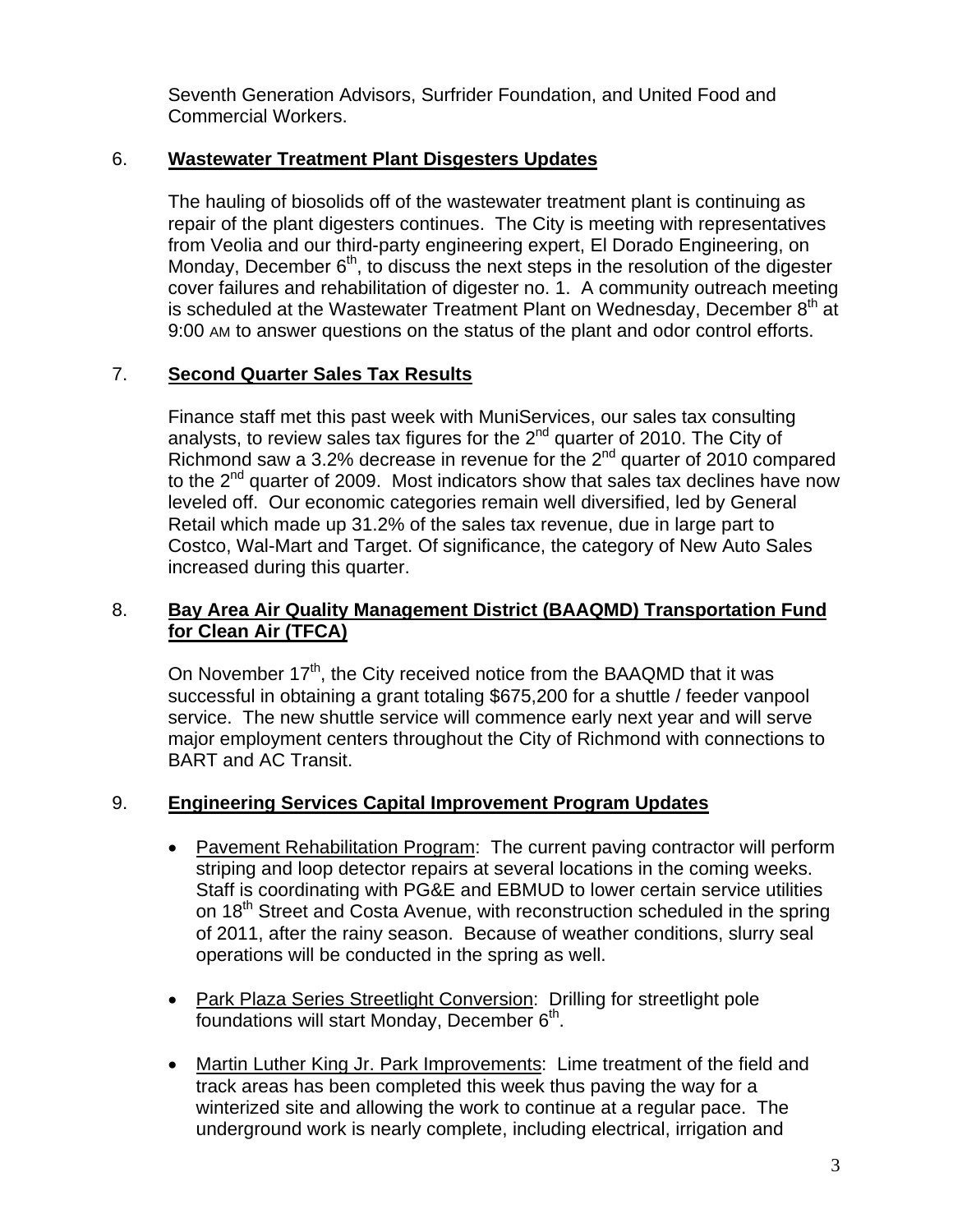drainage. In addition, the prefabricated restroom has been ordered and is scheduled to be delivered in January. The project has experienced a few delays in materials, with the longest lead time being the 80-foot field lights. Since special equipment is required to set those lights, certain improvements will be delayed until the lights are in place to avoid damaging any new improvements. Depending on the weather, the project should be complete in early March.

- Roosevelt & McLaughlin Sewer Pipe Rehabilitation Project: Sewer pipe upsizing and street repaving are 100% complete on Roosevelt Avenue, and 50% complete on McLaughlin Street. Engineering Services staff met with Ghilotti Brothers on Thursday, December 2<sup>nd</sup> to review the traffic plan.
- Sunset Point Generator Installation Project: This project will provide back-up emergency power to prevent sewer service interruption within Marina Bay in the event of power outages. Initial potholing and mobilization is complete.

## 10. **Public Works Updates**

- Paving crews resurfaced 1st Street from Macdonald Avenue to the southern end at the Richmond Greenway. Next week, crews will resurface 39th Street from Bissell Avenue to Roosevelt Avenue.
- The Facilities Maintenance Division continues painting the auditorium's second-level balcony and completed work on the installation of the Art Center's Anniversary Banner, which can be viewed prominently from Barrett Avenue.
- Parks crews, in addition to general maintenance, will work on vegetation control on the eastern Macdonald Avenue area, the 23rd Street grade separation and finishing the Nicholl Park Putting Green. As part of Richmond Arbor Day on December 11<sup>th</sup>, crews will also be preparing the landscape area of Carlson Boulevard at Bayview Avenue for this tree planting community event.
- A sign contractor completed major maintenance work on the Hilltop pylon sign, including the installation of new sign panels and colors to improve the appearance of the sign to promote the City of Richmond's holiday shopping season.

#### 11. **Christmas Around the World Winter Ball**

On Wednesday, December 1<sup>st</sup>, the West Contra Costa YMCA Child Development Department, along with the Recreation Department, presented the Christmas Around the World Winter Ball for children of ages 4 to11. Children sang Christmas carols and performed dances while coverage of the event was done by Channel 14 and local newspapers. Over 500 community members, parents, teachers and students enjoyed the festivities.